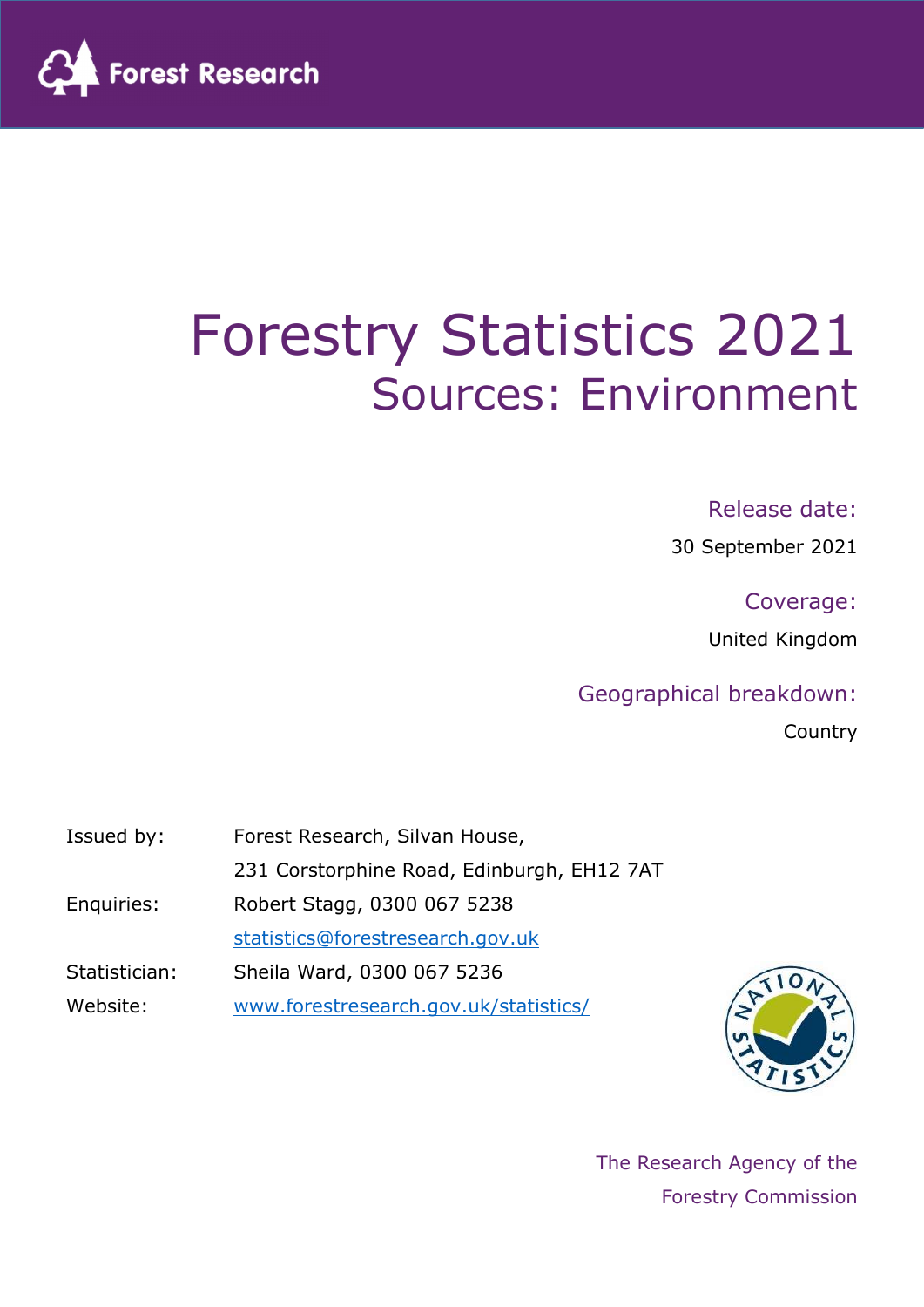Forest Research is the Research Agency of the Forestry Commission and is the leading UK organisation engaged in forestry and tree related research.

The Agency aims to support and enhance forestry and its role in sustainable development by providing innovative, high quality scientific research, technical support and consultancy services.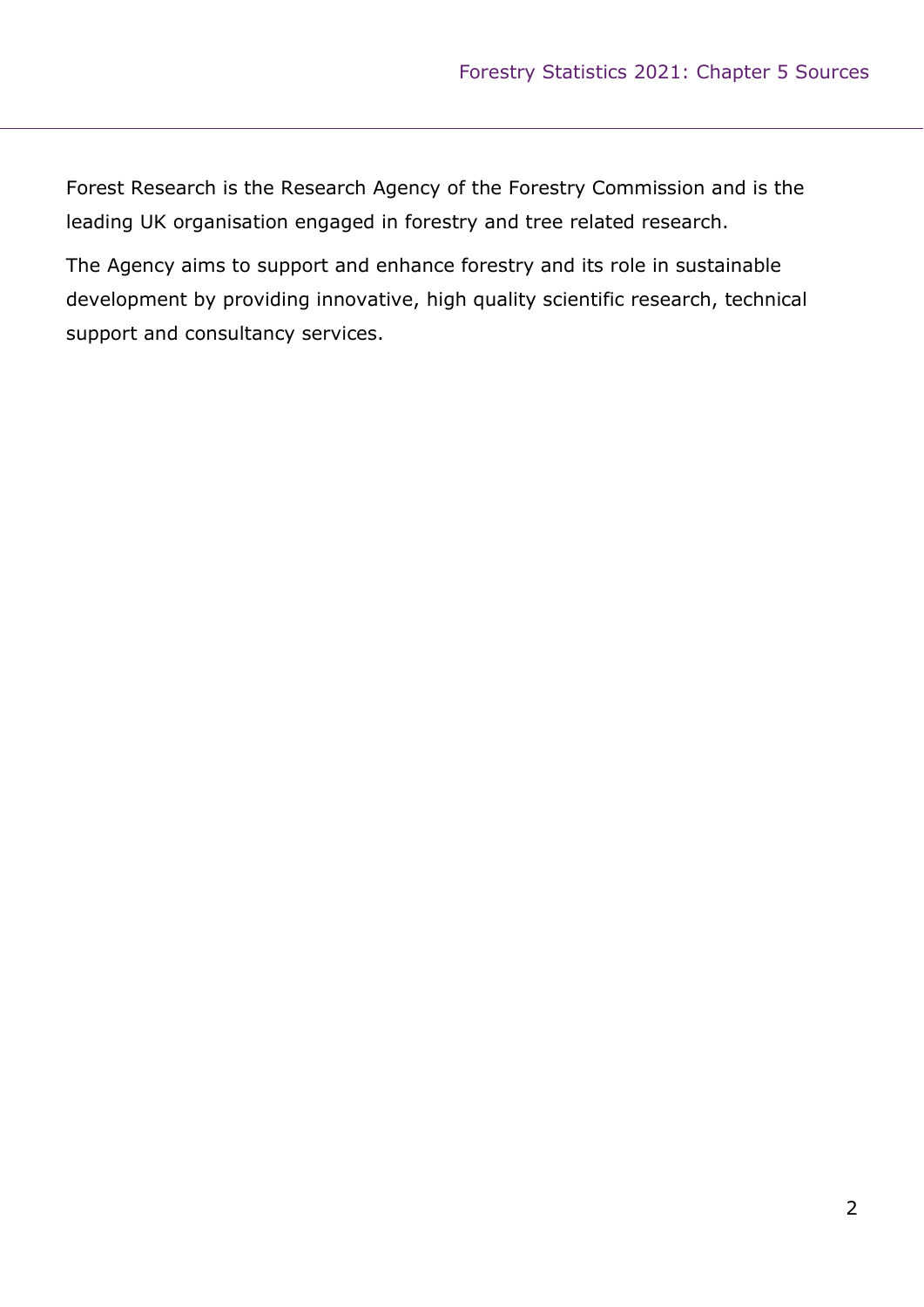# 11.5 Sources: Environment

## **Introduction**

The statistics presented in the Environment chapter of this release cover:

- populations of wild birds;
- public opinion on tree health;
- woodland types and habitats.

## Data sources and methodology

## Populations of wild birds

Population indices for wild birds are a framework indicator for sustainable development. The data published here are based on those published in the Wild bird populations in the UK, 1970-2019 statistical release (Defra, November 2020), rescaled here to give year  $2000 = 100$  instead of year  $1970 = 100$ .

The index for woodland specialists was recalculated in 2007 to include 4 additional species; this affected the indices for total woodland birds and (to a lesser extent) all birds. A further change in 2015 resulted in the removal of one woodland specialist species from the index.

#### Public opinion on tree health

Public Opinion of Forestry Surveys have been run by Forest Research (on behalf of the Forestry Commission, Scottish Forestry, Welsh Government/ Natural Resources Wales and Northern Ireland Forest Service), usually every 2-4 years. The surveys cover public attitudes to forestry and forestry-related issues. A question asking about tree health was included for the first time in the 2013 surveys (Figure 5.2). Further information on the surveys is available in the Sources: Public Opinion of Forestry document.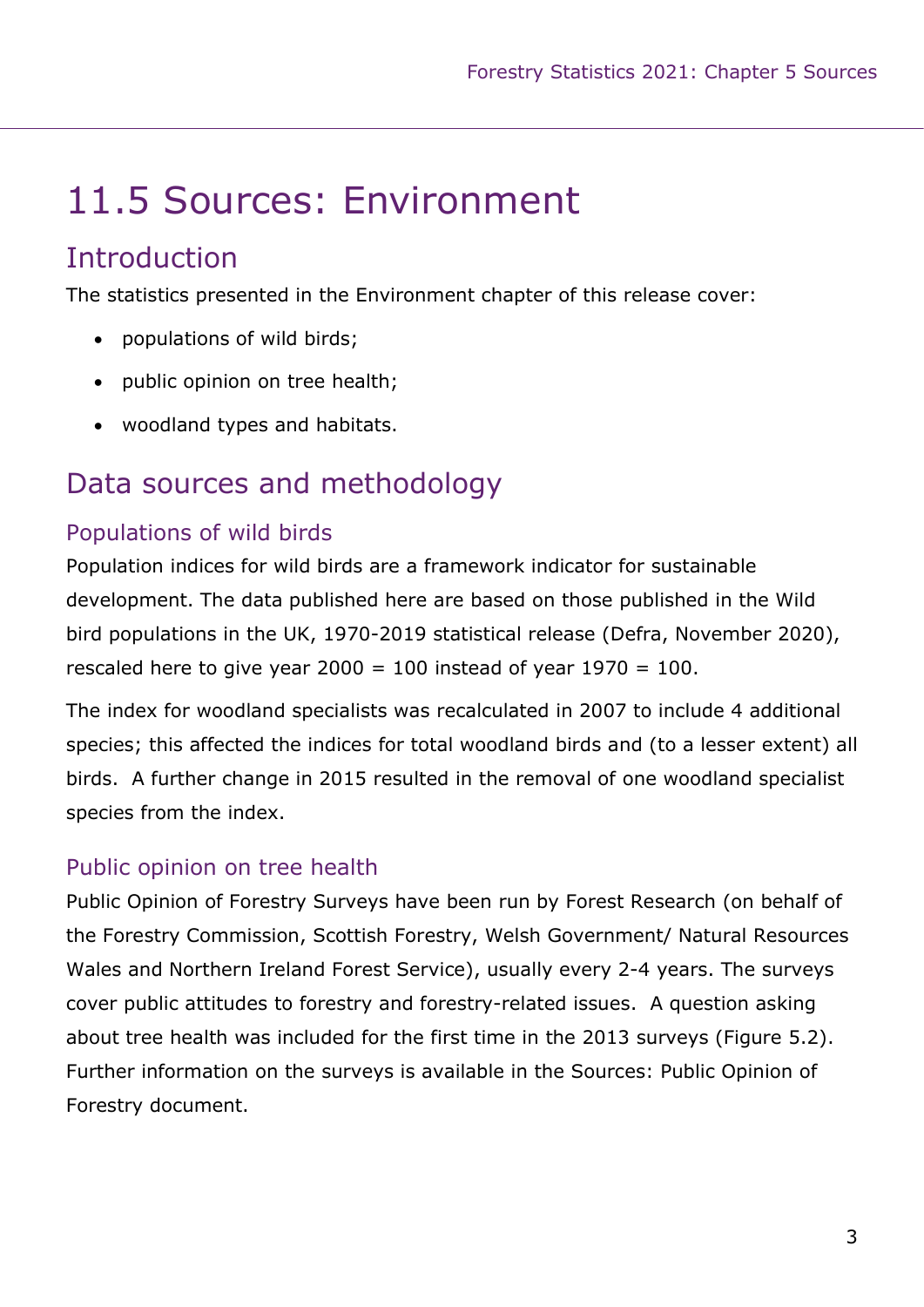## Woodland types and habitats

Data on woodland types and habitats comes from National Forest Inventory (NFI) report on Woodland Ecological Condition Statistics, released in February 2020. The accompanying report on NFI Woodland Ecological Condition Scoring Methodology provides more detailed information on definitions and methodology.

## References

Department for Environment, Food and Rural Affairs (2020) "Wild bird populations in the UK, 1970-2019", National Statistics Release

(https://www.gov.uk/government/statistics/wild-bird-populations-in-the-uk).

NFI woodland ecological condition in Great Britain: Statistics (https://www.forestresearch.gov.uk/tools-and-resources/national-forestinventory/what-our-woodlands-and-tree-cover-outside-woodlands-are-like-today-8211-nfi-inventory-reports-and-woodland-map-reports/nfi-woodland-ecologicalcondition/)

# **Quality**

Limited data are currently available on the environmental aspects of woodlands. Other than Wild Bird Populations, all of the statistics in this chapter are outside the scope of National Statistics, but are included here to give a broad indication of the woodland environment.

# Revisions

Statistics on the environment obtained from others are subject to revision whenever the source data are revised.

Our revisions policy sets out how revisions and errors to these statistics are dealt with and is available at https://www.forestresearch.gov.uk/tools-andresources/statistics/about-our-statistics/code-of-practice/quality-of-officialstatistics/.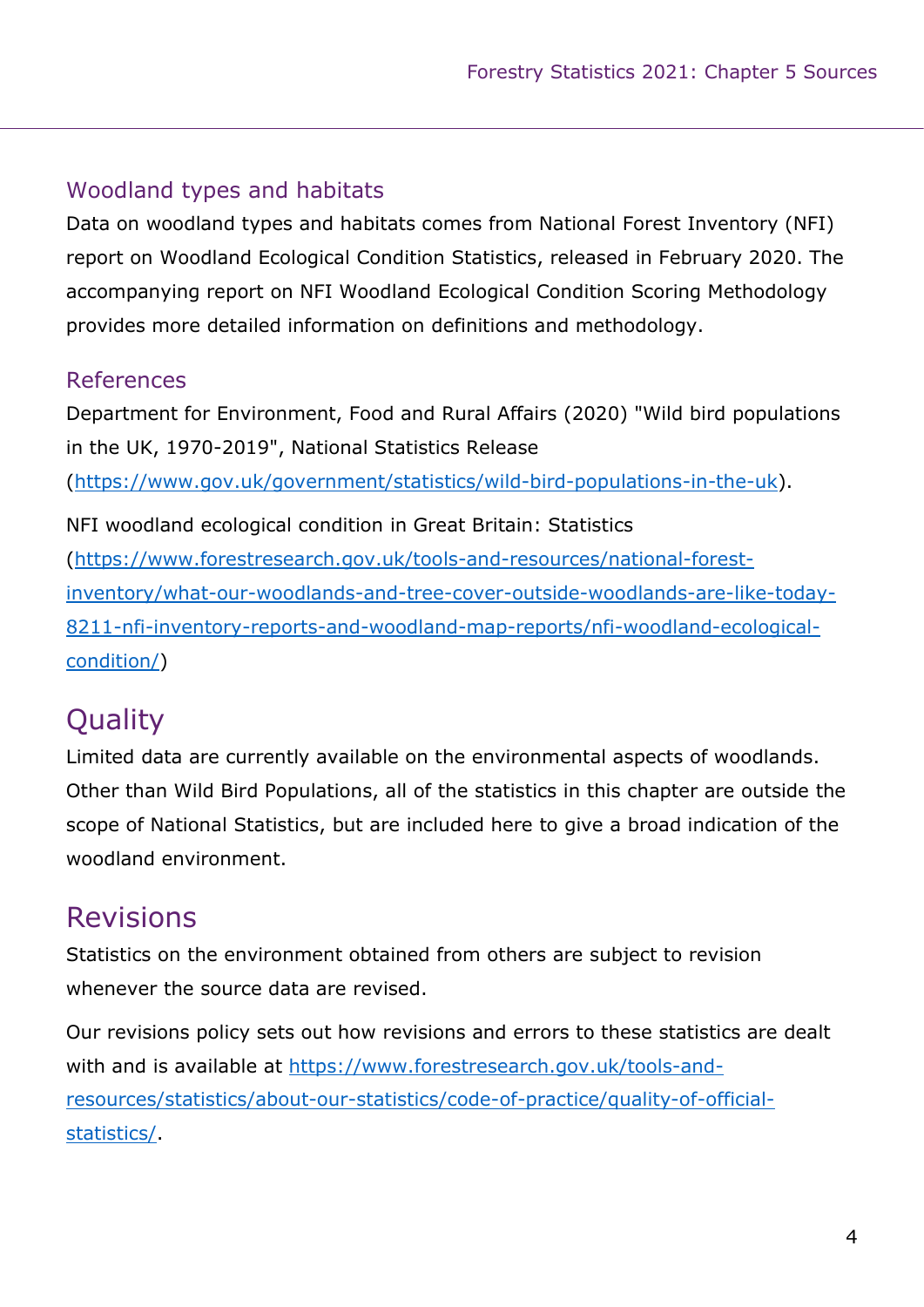# Release schedule

For information on the release schedules of statistics produced by others, see relevant websites (above).

The next Public Opinion of Forestry survey is expected to run in early 2023, with results available in summer 2023.

"Forestry Statistics 2022" and "Forestry Facts & Figures 2022" will be released on 29 September 2022.